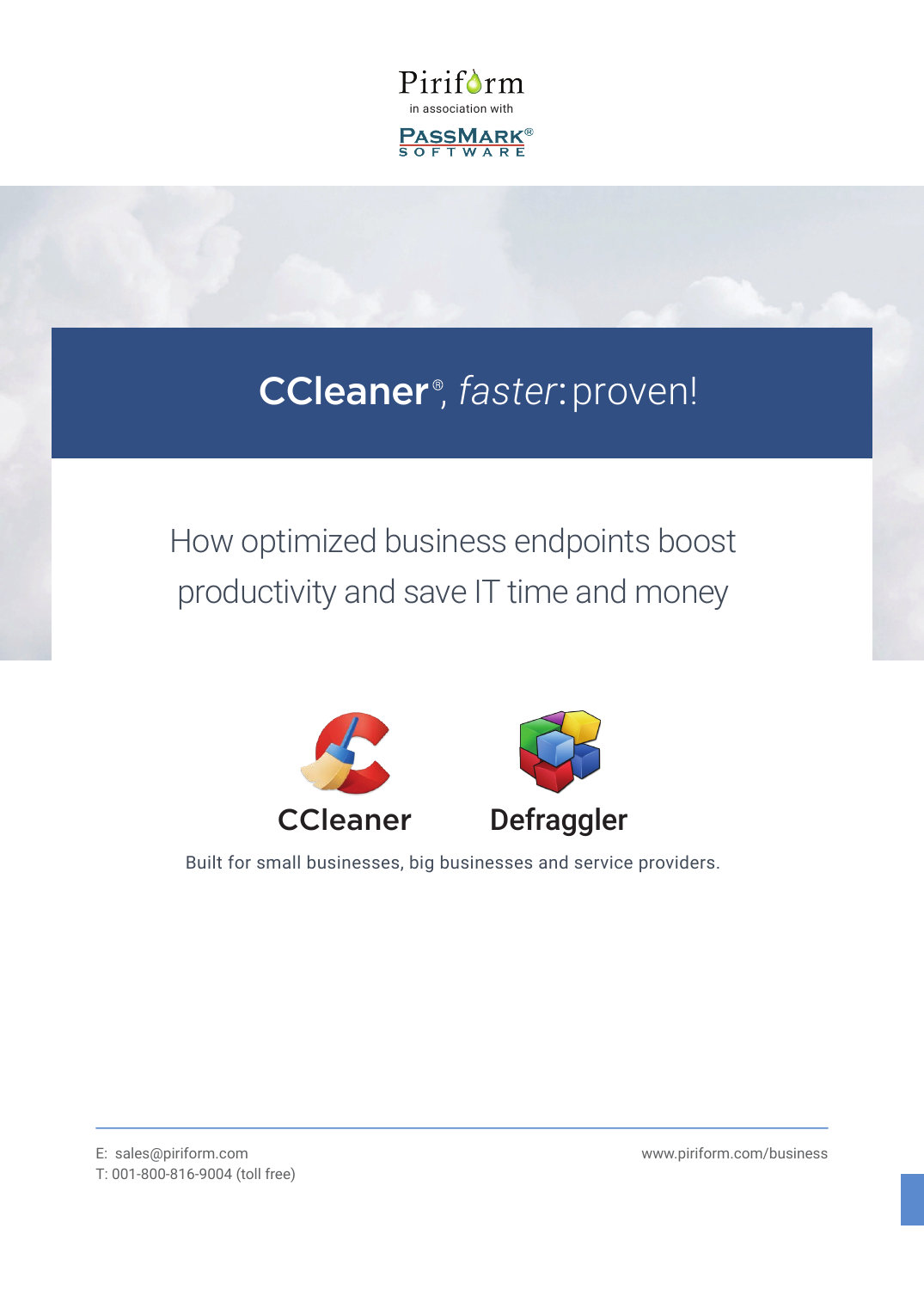## Our business software was built to take the strain off your IT department.

Cleaning and defragmenting PCs probably isn't at the top of your agenda. We know that. You probably know that you should do it but it's time consuming and with resources constantly under strain, it seems to be a bottom-of-the-list task which you never get around to doing. Or at least not until the support tickets come in.

### This is why we invented CCleaner and Defraggler.

Automated cleaning and defragmenting means your IT department spends less time on basic maintenance and end users work on better performing machines, without the constant threat of low disk space.

We believe our software is a win-win solution for any businesses using PCs.



In this report we've highlighted Passmark's main findings. You can view the full report here: [www.passmark.com/reports/ccleaner17.pdf](https://www.passmark.com/reports/ccleaner17.pdf)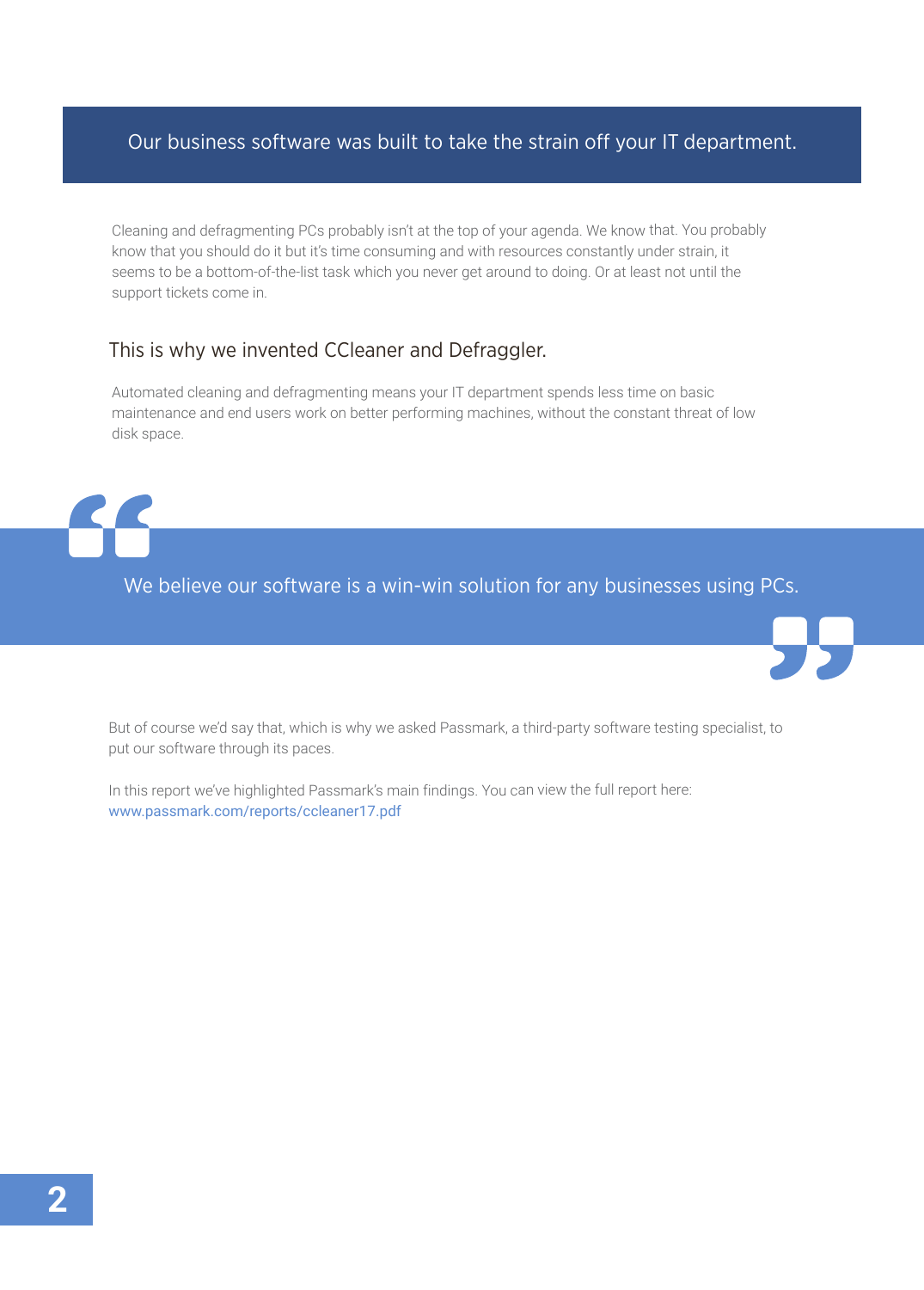## Contents

| • The Results |  |
|---------------|--|
|               |  |
|               |  |
|               |  |
|               |  |
|               |  |
|               |  |
|               |  |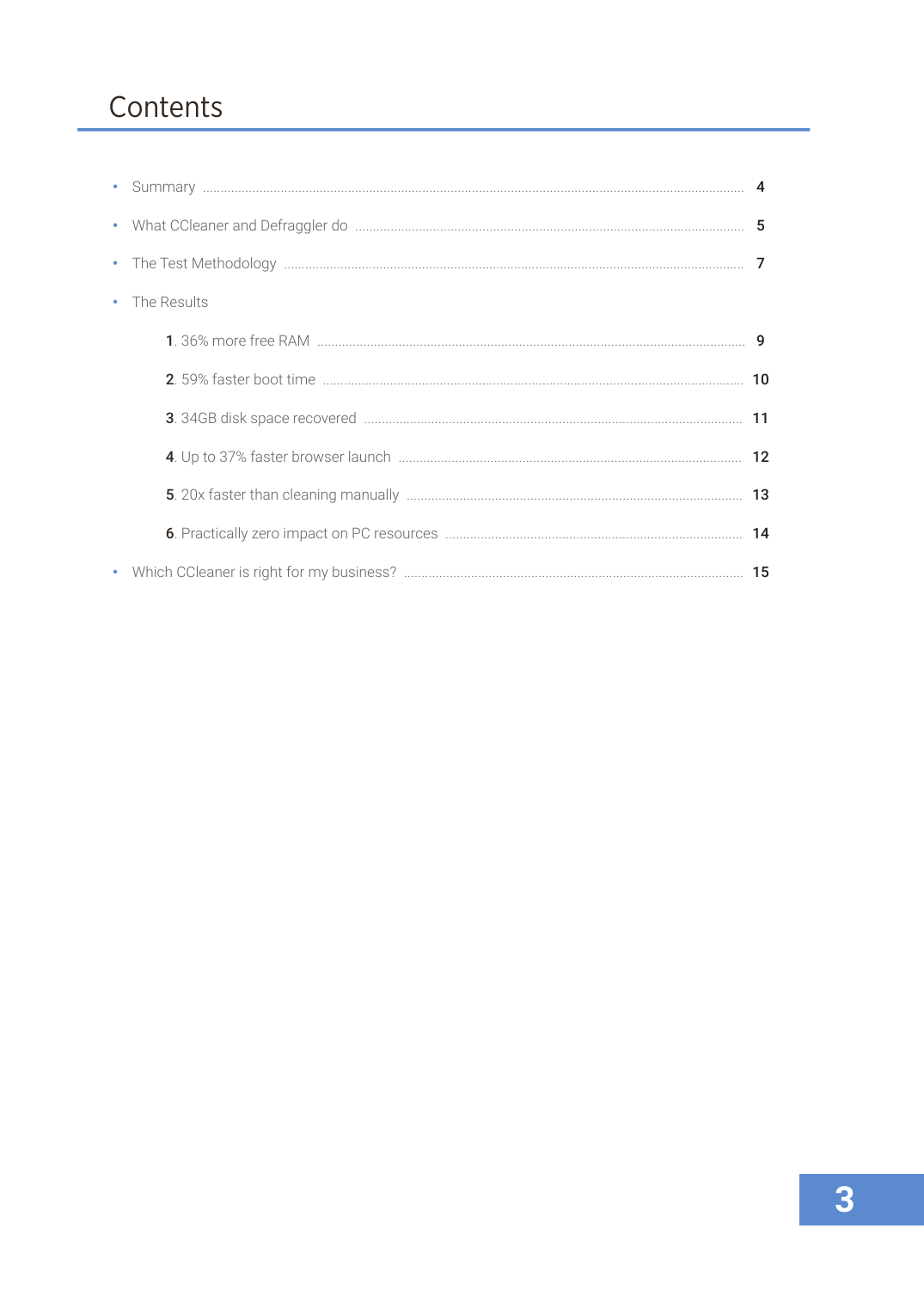## Summary

Passmark Software conducted objective performance testing on two of our products, CCleaner and Defraggler, in order to demonstrate their benefits to system performance. This was achieved by comparing results before and after each piece of software was run on different system setups, which represented real-life use.

Tests were carried out on a desktop and laptop operating on Windows 7 and 10. Before testing, a typical amount of computer usage was carried out and a set of typical applications were installed on each machine, which allowed Passmark to test on machines that represented the computer of an average user. To represent the computer behaviour of a more frequent user, Passmark installed a more extensive set of applications onto the same machines, before repeating the tests.

### Passmark found:

- CCleaner recovers nearly 3.5GB of disk space on an initial clean and over the course of a year, will free up 34GB of disk space per endpoint (based on automated weekly cleaning)
- Using CCleaner & Defraggler, you can increase unutilized RAM by 36%
- Using CCleaner and Defraggler, you can make PCs boot 59% faster
- Using CCleaner and Defraggler, you can make browsers launch up to 37% faster
- CCleaner and Defraggler have a negligible impact on a computer's resources
- Cleaning using CCleaner is 20 times faster than performing the same clean manually

This report summarizes Passmark's findings, which are detailed in their Performance Report. You can view their full report here: [www.passmark.com/reports/ccleaner17.pdf](https://www.passmark.com/reports/ccleaner17.pdf).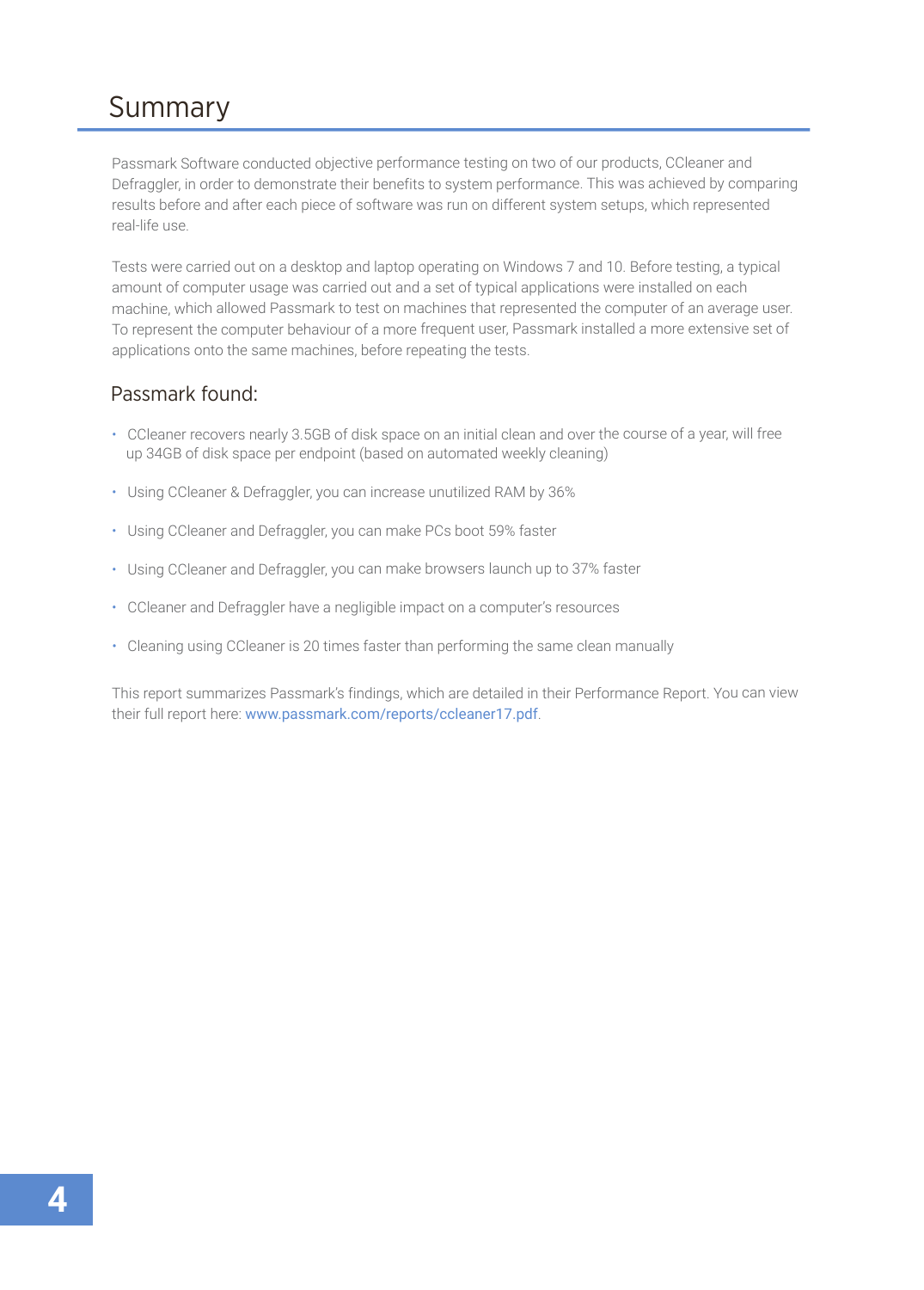## What CCleaner and Defraggler do



#### About CCleaner

CCleaner deletes the unnecessary files, settings and data accumulated on a machine during its day-to-day use. This data unnecessarily bloats machines and slows them down or poses a security risk.

#### CCleaner:

- Deletes temporary and cache files which unnecessarily take up space on endpoints
- Deletes history, cache and password data, and manages cookies, to help organizations adhere to IT policy
- Reduces memory load and speeds up boot times by quickly managing programs which automatically start with Windows
- Uninstalls software even when this is not possible through the Windows Control Panel Add/Remove Programs applet
- Cleans up the Windows Registry by removing information that's incorrect or no longer needed
- Deletes duplicate files to recover hard drive space
- Reduces the footprint of user profiles by deleting cache and temp files, which speeds up login
- Removes traces of documents that have already been deleted by securely wiping free disk space

From one dashboard, our on-premise and cloud-based versions of CCleaner allow you to manage, clean and optimize individual or grouped endpoints. All cleans are configurable by the administrator.

#### CCleaner cleans to a safe maximum

- CCleaner will never delete files and settings which are required for correct operation. You can see the breakdown of files which CCleaner will not clean on Passmark's report: www.passmark.com/reports/ccleaner17.pdf
- During a default clean CCleaner does not delete files and settings which are considered user preference (such as bookmarks).
- Cleans can be customized by the IT admin, using the CCleaner menu.

Get CCleaner at: [www.piriform.com/business](http://www.piriform.com/business)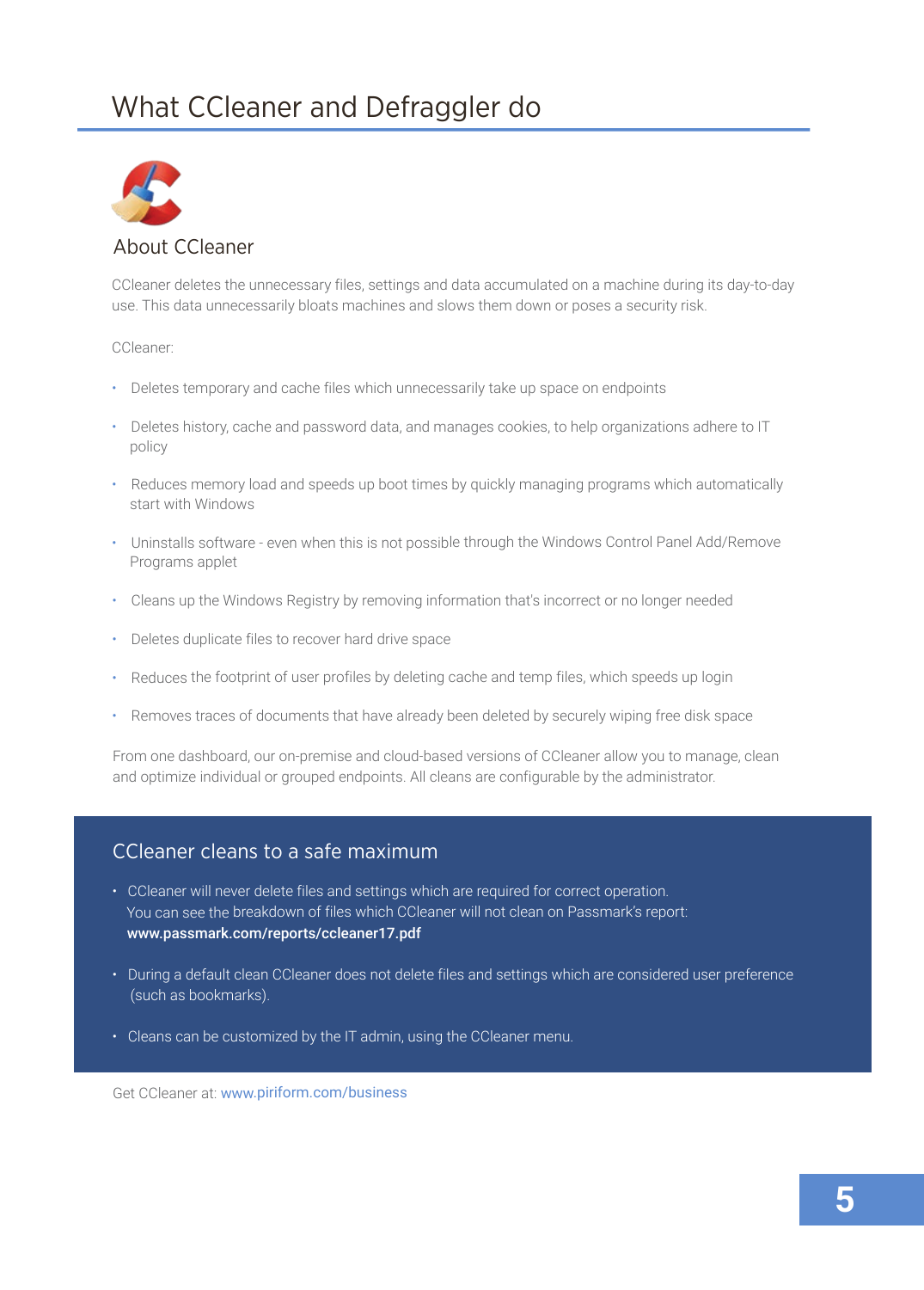

Defraggler reassembles the fragmented data strewn across HDDs to allow them to work more efficiently. It also optimizes SSDs.

Defraggler:

- Can defragment an entire drive, a folder, or one or more individual files
- Can defragment the freespace on your drive by gathering all the free areas into a single large freespace
- Speeds up your PCs by placing pieces of data together
- Defragments drives sequentially (ctrl click the drives and press 'Defrag')
- Defragments RAID drives

SSD drives are optimized using TRIM and Zero-fill functions.

Get Defraggler at: www.piriform.com/business



## Set and forget

Schedule CCleaner and Defraggler to make sure business endpoints are always clean and optimized – without you doing a thing.

Your IT department spends less time on basic maintenance and end users work on better performing machines, without the constant threat of low disk space.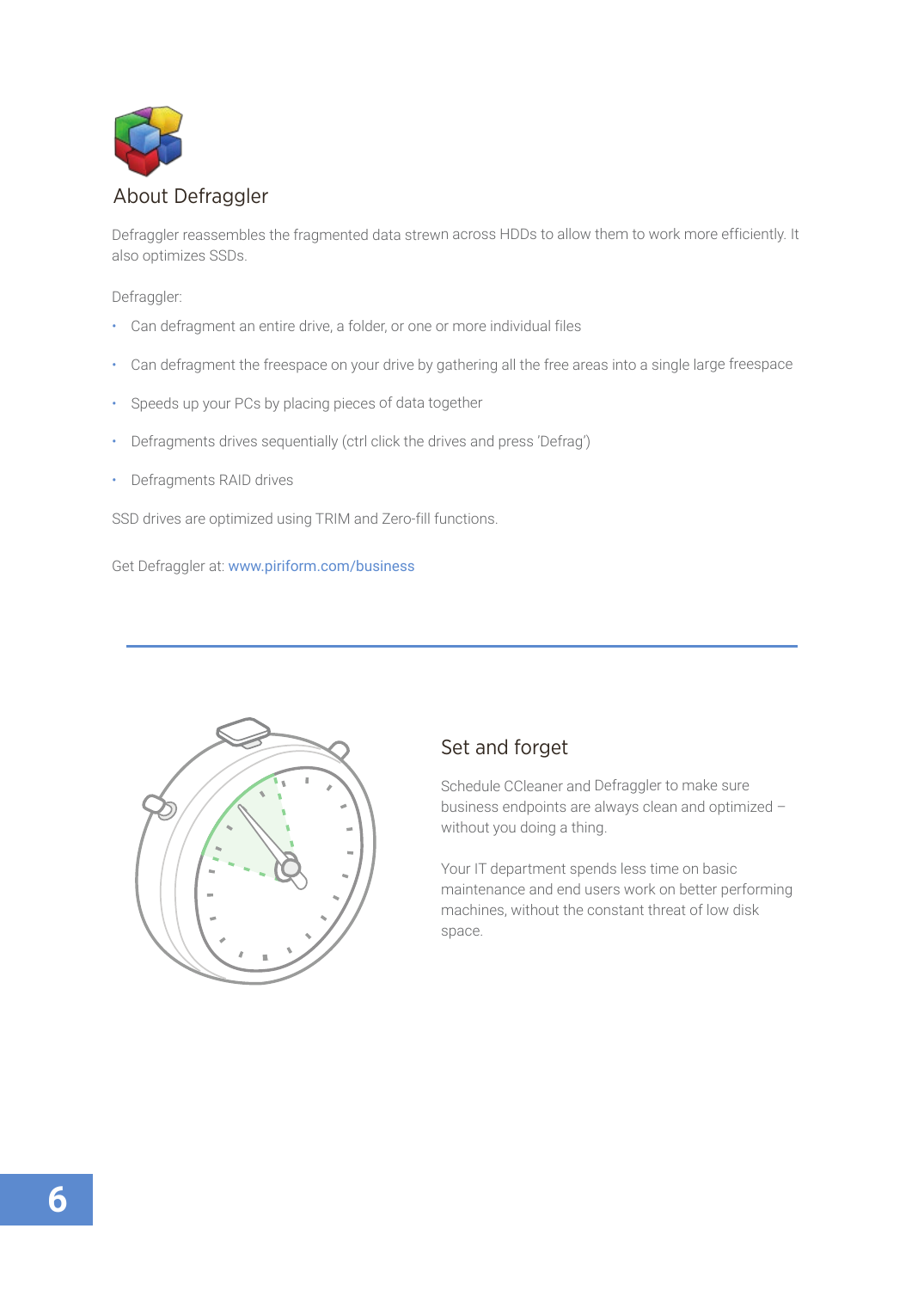## The Test Methodology

Passmark recorded eleven different performance metrics, on two machines, in two different states.

### Machines tested

Two popular machines were used for testing:

#### Test Machine 1: Low-End Laptop

#### Test Machine 2: Mid-Range Desktop

### Machines states

Each test machine was tested in two different states:

1. Standard Image: A standard set of typical applications had been installed and a typical amount of usage had occurred on the machine. This setup represented average use.

2. Extended Image: A standard set of typical applications were installed as well as a more extensive list of less common applications that could be found on the PC of a heavy user. This setup represented high use.

We asked Passmark to load the machines with a realistic number of applications so the results achieved would be representative of the benefits a user can expect from using our software. The applications loaded were very common applications, such as Dropbox and Skype. Passmark Software's report details the full list. You can see the report here: www.passmark.com/reports/ccleaner17.pdf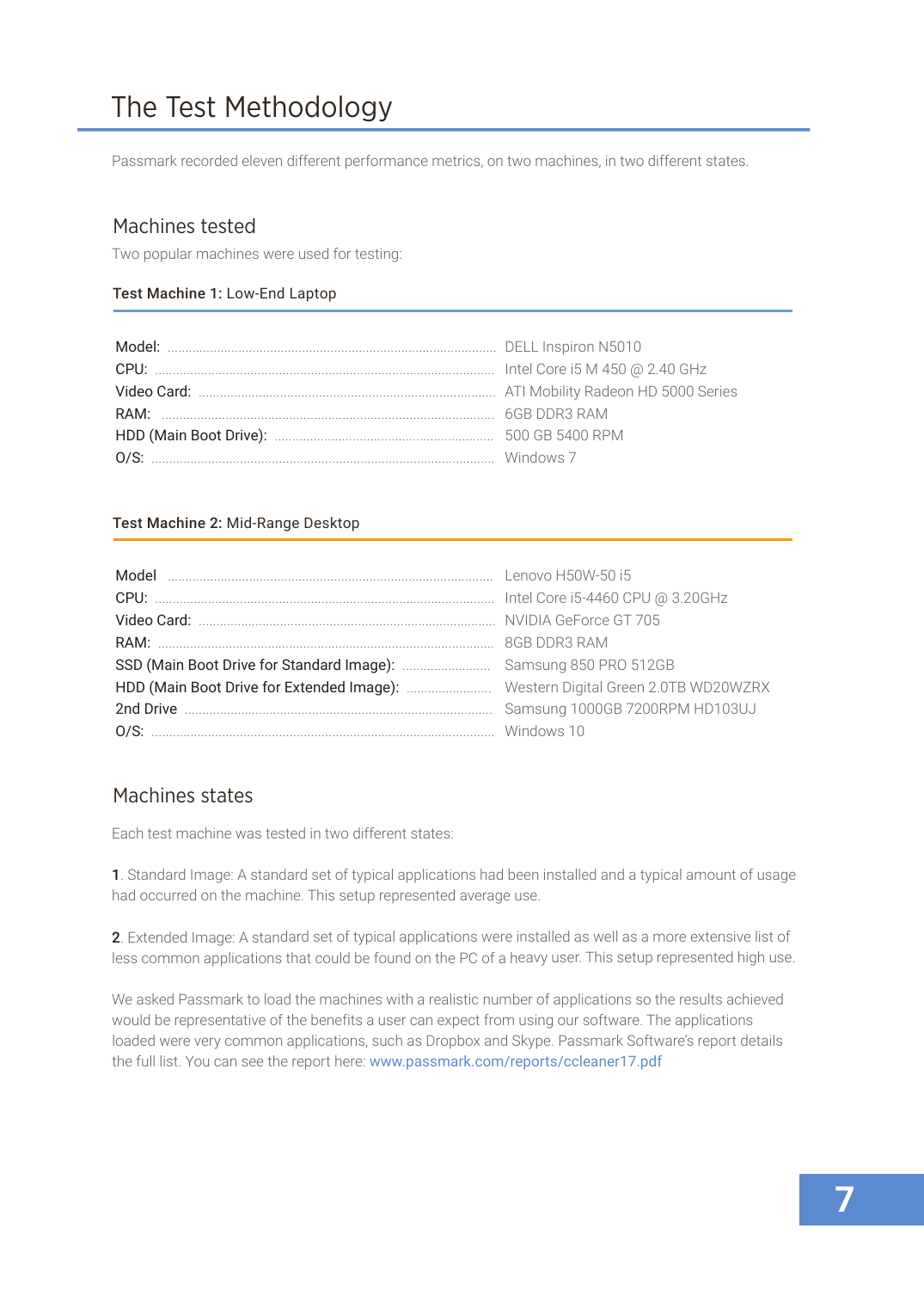## Performance metrics

Eleven performance metrics were recorded at three stages:

- <sup>1</sup>. Before any software was run (to get a benchmark result)
- <sup>2</sup>. After cleaning using CCleaner (to see how cleaning affected performance)
- 3. After defragmenting using Defraggler (to see how defragmenting as well as cleaning affected performance)

This is what the entire test plan looked like:

|  |                                               | <b>Windows 7 Laptop</b>                |                                     | <b>Windows 10 Desktop</b>              |                                     |
|--|-----------------------------------------------|----------------------------------------|-------------------------------------|----------------------------------------|-------------------------------------|
|  | <b>Performance Metrics</b><br><b>Measured</b> | <b>Standard Image</b><br>(Average Use) | <b>Extended Image</b><br>(High Use) | <b>Standard Image</b><br>(Average Use) | <b>Extended Image</b><br>(High Use) |
|  | Disk space recovered from<br>initial cleanup  |                                        |                                     |                                        |                                     |
|  | Disk space recovered<br>per week              |                                        |                                     |                                        |                                     |
|  | Number of artifacts &<br>passwords cleaned    |                                        |                                     |                                        |                                     |
|  | Change in free RAM                            |                                        |                                     |                                        |                                     |
|  | Machine boot time                             |                                        |                                     |                                        |                                     |
|  | Browser load time                             |                                        |                                     |                                        |                                     |
|  | Installation size                             |                                        |                                     |                                        |                                     |
|  | Installation time                             |                                        |                                     |                                        |                                     |
|  | Memory usage during idle                      |                                        |                                     |                                        |                                     |
|  | CPU usage during idle                         |                                        |                                     |                                        |                                     |

Then Passmark performed a manual cleanup by manually removing anything CCleaner cleans via Windows explorer.

You might notice Passmark didn't test battery life. This is because there isn't a direct link between cleaning a computer and its battery performance. Although some cleaning software claims to improve battery life, it's impacted by many variables.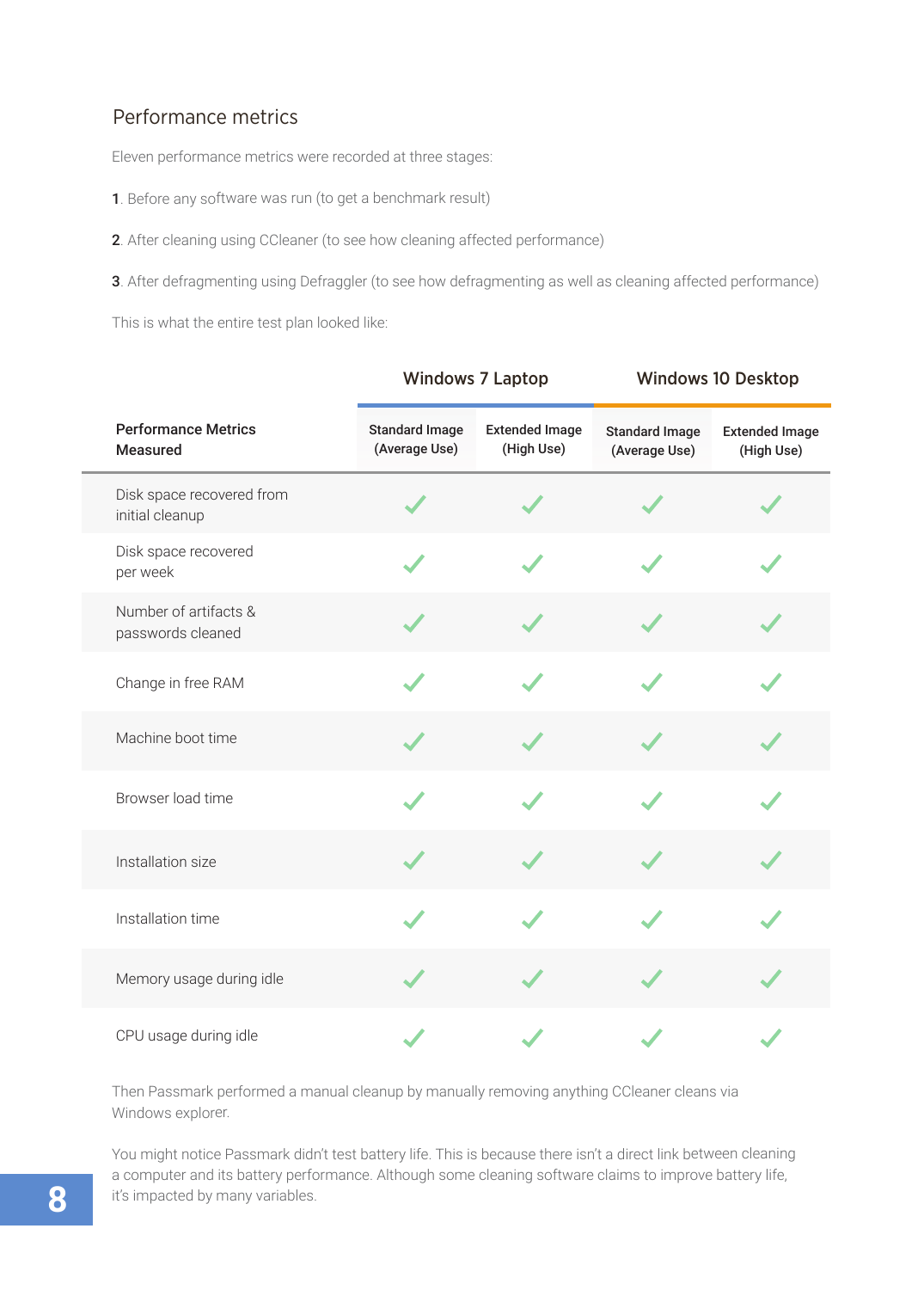## The Results

CCleaner and Defraggler positively impacted disk space, free RAM, browser startup time and a host of other performance metrics. Passmark's results confirmed that our software enables businesses to improve the performance of endpoints, with minimal effort. The greatest performance gains were usually found when both CCleaner and Defraggler were run.

## 1. 36% more free RAM

*'On average, using CCleaner and Defraggler can increase your available free RAM by 36%.'*

Passmark Software measured free RAM before and after CCleaner was used, and then after Defraggler was subsequently run. The percentage increase in available free RAM across the four scenarios was then calculated.

On average across all four setups, 28% more free RAM was made available when a default clean using CCleaner was run and some startup items were switched off using the startup management feature. When Defraggler was subsequently run, this rose to 36%. When the results from the two machines setup to represent high use were isolated, this rose to 43% after using CCleaner and 62% after subsequently running Defraggler.

These results show that a greater positive result can be achieved using both CCleaner and Defraggler, especially in the case of high usage endpoints.

#### So what can you do with this additional RAM?

More free RAM means users can work on more programs simultaneously without difficulty – and fewer support tickets for IT admins.





Percentage more free RAM freed up using CCleaner on a Windows 7 Laptop and a Windows 10 Desktop. **9**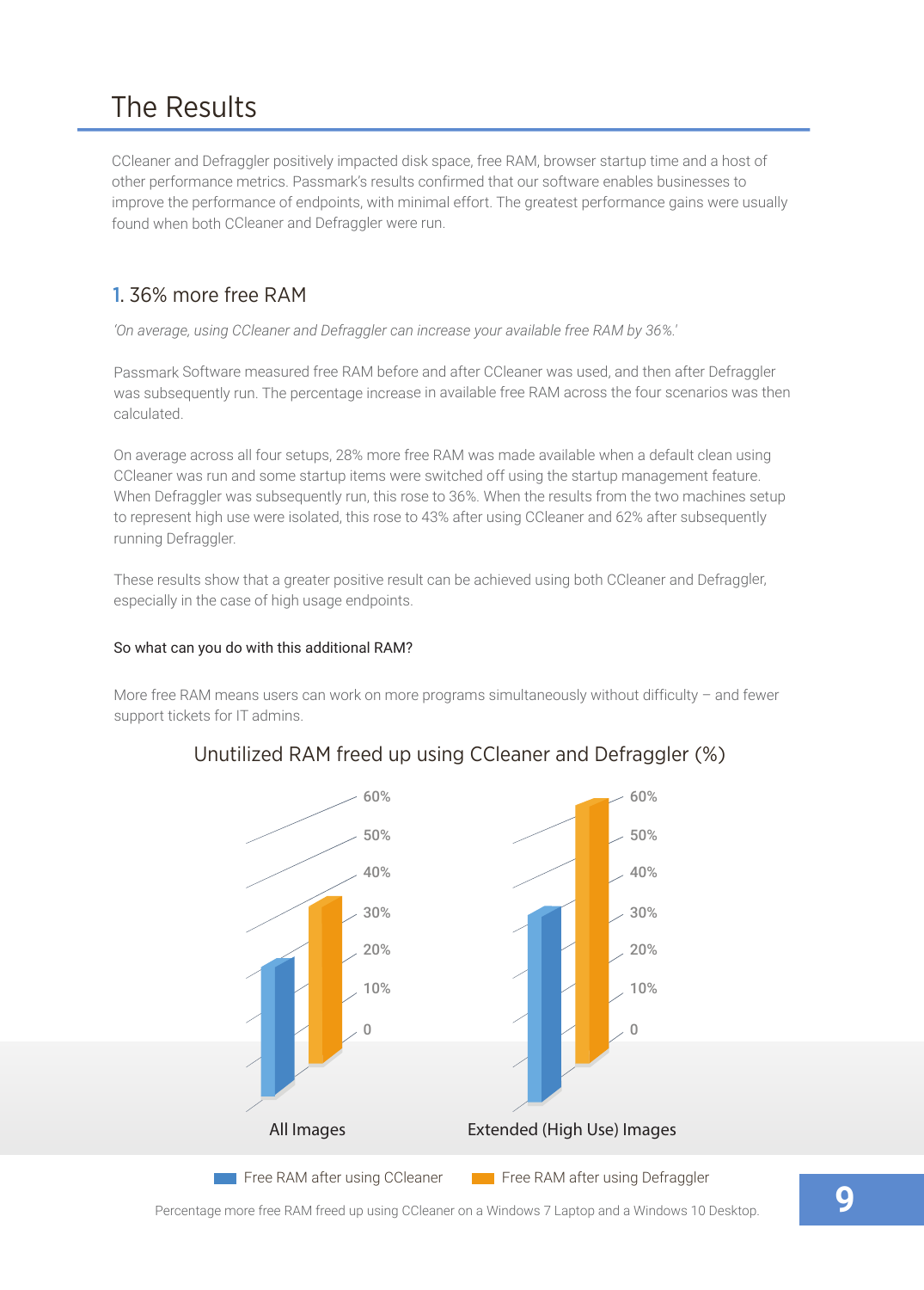## 2. 59% faster boot time

*'Across all four images, the aggregate boot time was seen to be 53% faster after using CCleaner and after subsequently running Defraggler, 59% faster.'*

In this test, Passmark measured the amount of time taken for the machine to boot into the operating system before and after CCleaner was run, and then after Defraggler was run too. Across all four setups, the aggregate boot time\* was 53% faster after using CCleaner. After additionally defragging using Defraggler, this increased to 59% faster.



Boot time (sec)

Average boot time across all four test setups: Windows 7 Laptop and a Windows 10 Desktop, standard (average use) images and the extended (high use) images.

These positive results are thanks to Defraggler reorganising disk data so it's quicker to access and to CCleaner's startup feature, where unnecessary apps which slow startup can be switched off.

Cleaning, defragging and switching off unnecessary startup apps hugely reduces boot time so users can get to work faster.

### CCleaner also speeds up user login

CCleaner can help reduce the footprint of user profiles by deleting cache and temp files, which speeds up login.

\*The percentage improvement between the sum of the baseline boot times across all four setups and the sum after using CCleaner, or CCleaner and then Defraggler.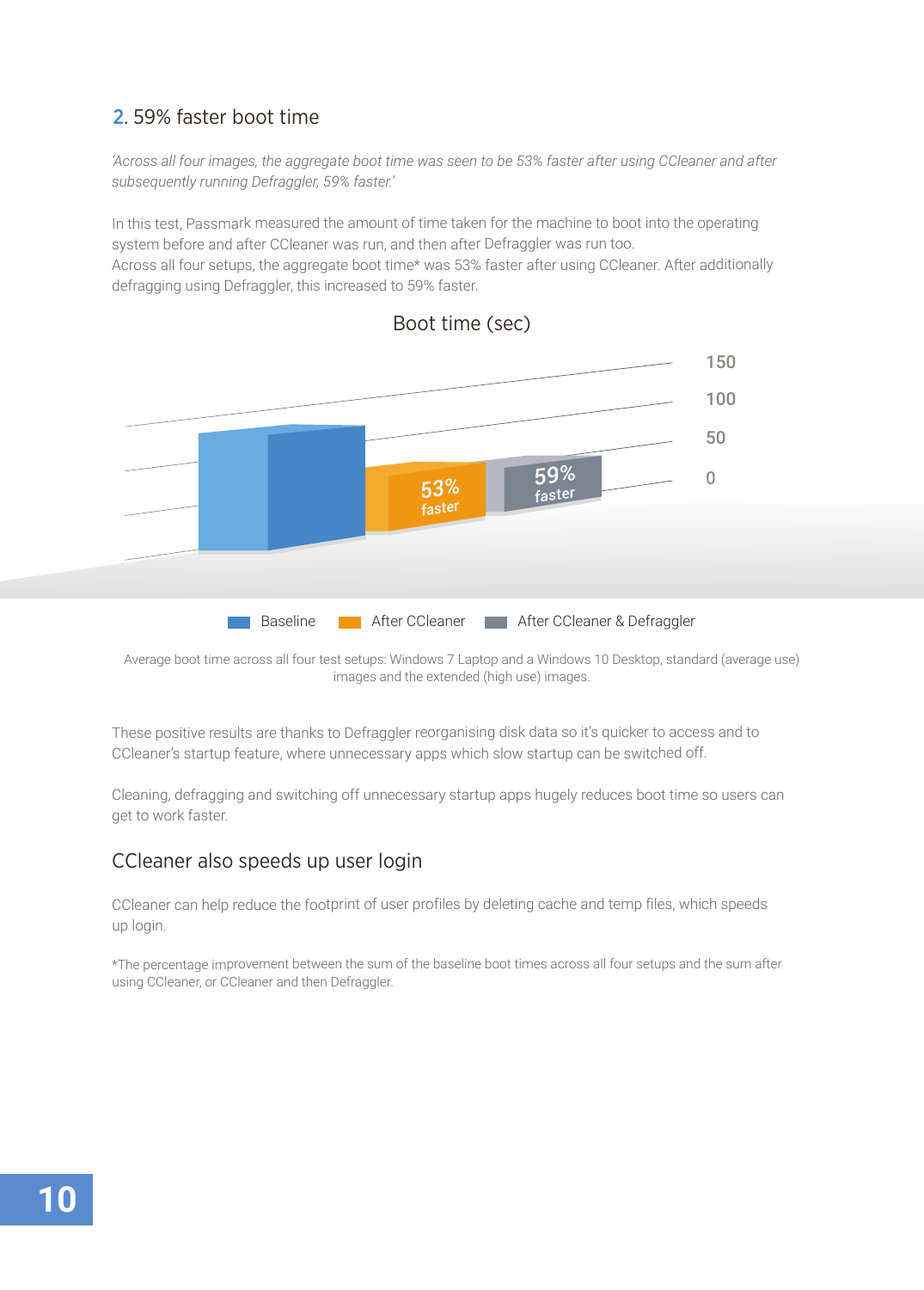## 3. 34GB disk space recovered

*'On average, CCleaner recovers nearly 3.5GB of disk space on its initial clean and over the course of a year, will free up 34GB of disk space per endpoint, based on automated weekly cleaning.'*

In this test Passmark measured disk space recovered from an initial clean using CCleaner and then after a subsequent clean, following a week's worth of activity.

Across all four machine setups, 13.5GB was recovered on initial cleanup and 2.4GB was recovered a week later. On average across the four setups, 3.4GB was recovered on initial cleanup and 599 MB was recovered a week later.

The average results were then extrapolated to show how much disk space CCleaner can recover over the course of a year, using this formula:





Average disk space recovered using CCleaner on a Windows 7 Laptop and a Windows 10 Desktop, for both the standard (average use) and extended (high use) images.

#### So what does this extra disk space mean?

Efficiently used hard drive space means reduced support tickets from users who require more space and delayed requests for additional storage.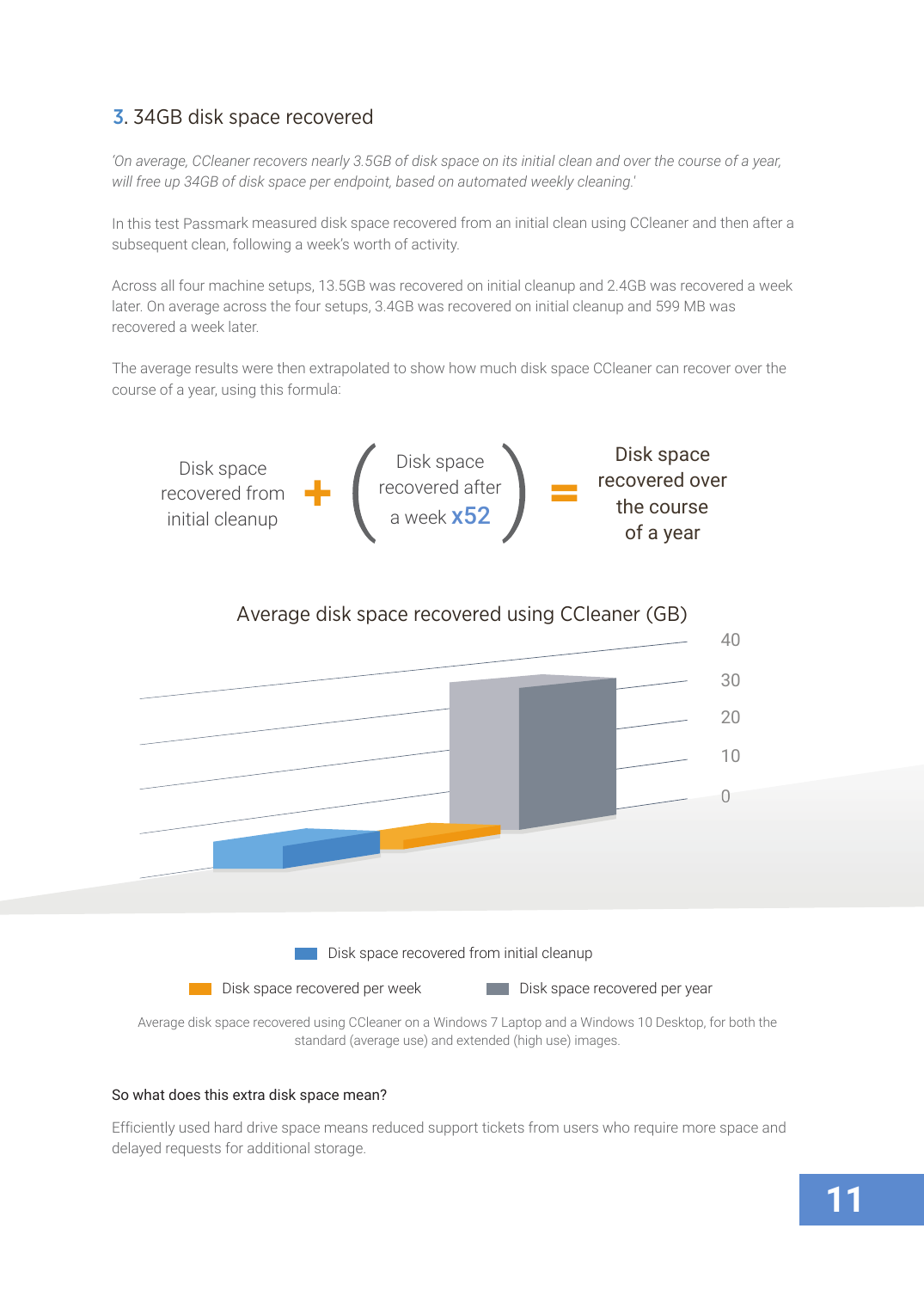## 4. Up to 37% faster browser launch

*'Running CCleaner and Defraggler can make browsers launch faster.'*

In Passmark's tests, browser load time was seen to be up to 37% faster when CCleaner and Defraggler were run, with varied impact depending on the machine state prior to the test.

Across all four machine states, the aggregate\* browser launch time was seen to be 5% faster after running CCleaner and Defraggler.

Results were quite varied because, during a clean, CCleaner deletes cache, cookies, history and other browser data, which can speed up browser load time. However, this depends on how much browser data was stored pre-clean because when the browser is first opened after cleaning, it may need to reload some of the items which were deleted.

### Cleaning browsing data has other important benefits…

Deleting browsing data doesn't just reduce browser launch time. Storing browsing data and user passwords in any environment can pose a security risk, so should be routinely deleted.

- In environments where endpoints are routinely shared, such as libraries and educational institutions, passwords and browsing data shouldn't be shared between users. Automated cleaning solves this problem and maintains user privacy by routinely cleaning based on a trigger action (such as closing a browser) or at a scheduled time.
- In organizations where employees hot desk, automated cleaning deletes cache and temp files which helps reduce the weight of user profiles and speeds up login.
- Cleaning browsing data stops users being retargeted by ads.

\*The percentage improvement between the sum of the baseline browser launch times across all four setups and the sum after using CCleaner, or CCleaner and then Defraggler.

## CCleaner cleans to a safe maximum



We developed CCleaner to clean to the fullest extent possible without affecting system, program and user setting files, which are required for correct operation.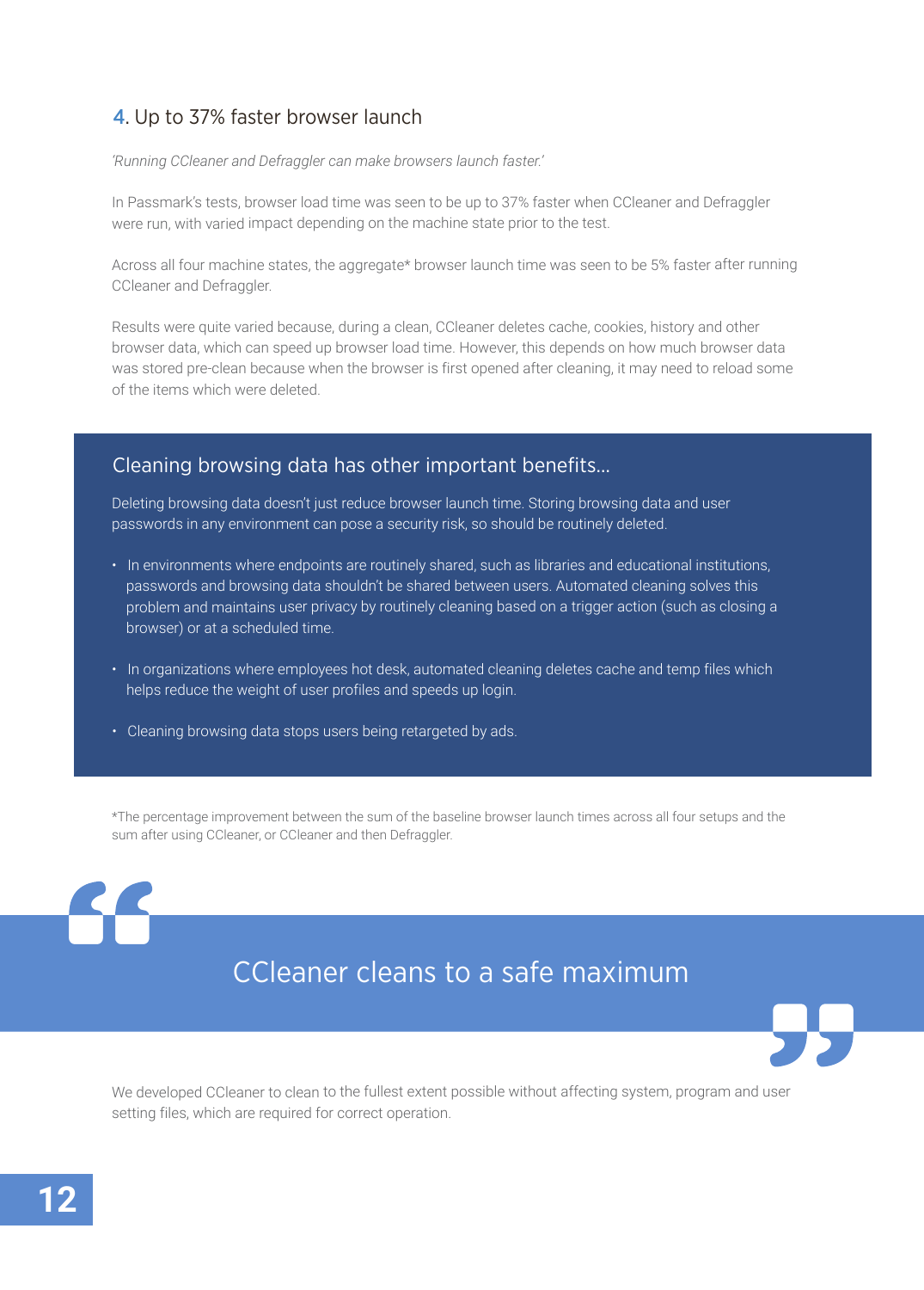## 5. 20x faster than performing the same clean manually

*'A comparison of a manual clean up, by an experienced engineer, to the automated process in CCleaner, showed that using CCleaner is 20 times faster than performing the same clean manually.'*

In this test, Passmark measured the time it takes to run CCleaner's maximum clean against the time it takes to run an equivalent cleanup manually in Windows (this was conducted on the extended image only).

## Cleans were equivalent and included:

- Clearing browser/s cookies, history, temporary files, form data, passwords, and autocomplete data
- Clearing recent file lists from Microsoft Office applications
- Clearing recent file lists from Adobe applications
- Clearing Windows recent items
- Clearing recent items from the Windows start menu
- Deleting duplicate files to recover hard drive space
- Clearing Windows temporary files, crash dumps, and Windows log files

So, it's considerably faster to clean endpoints using CCleaner than to clean them manually - even when you know where to look for the files you'd like to be deleted. Plus, CCleaner can clean multiple endpoints automatically. This can mean significant cost savings.

#### Example

A 100-endpoint organization cleaning 46 times a year (so excluding annual leave and public holidays).



\$84,275 SAVING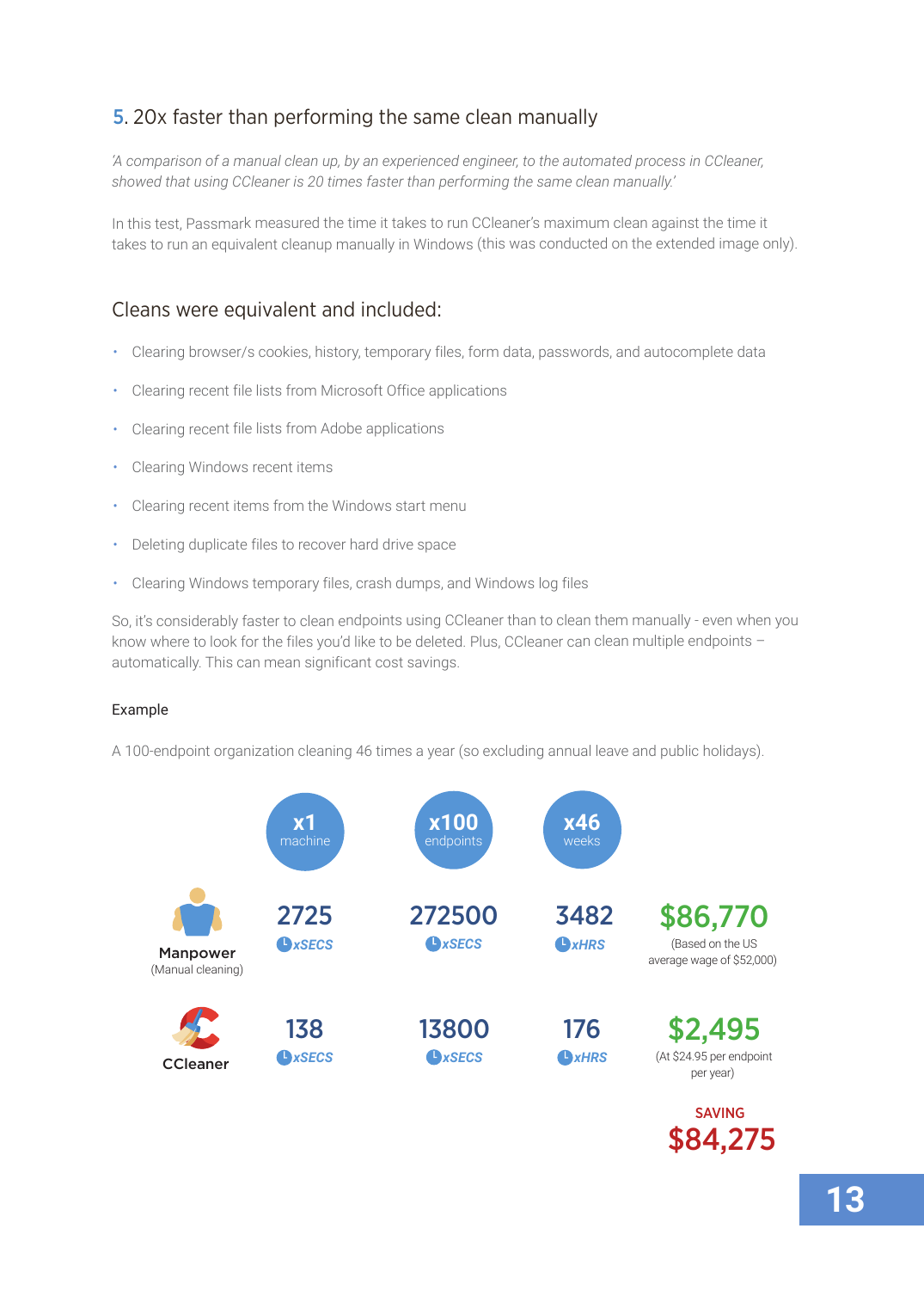## 6. Practically zero impact on PC resources

*'Both CCleaner and Defraggler have a tiny footprint on a PC's resources.'*

With software, how good it performs isn't the only thing that matters. You want to know it's not going to be difficult to install, take up lots of space on your machine or affect other programs.

Passmark timed how long CCleaner and Defraggler took to install (up until the point each program was fully functional and ready for use) and then recorded how much space each program used. Once installed, they then measured two indictors which determine how much CCleaner and Defraggler impact a PC's resources when running in the background: memory usage and CPU usage while idle.

Metrics were measured across all four setups, from which Passmark took the average (individual results can be found in Passmark's report: www.passmark.com/reports/ccleaner17.pdf).

## Quick and easy to install Quick and easy to install

 $\sim$  Passmark found that CCleaner took just under 11 seconds to install and its install and its install and its install and its install and its install and its install and its install and its install and its install and i 29.55MB – a far cry from the 4GB it averagely frees up from its initial clean! 29.55MB – a far cry from the 4GB it averagely frees up from its initial clean! Passmark found that CCleaner took just under 11 seconds to install and its installation size was just

Defraggler took just short of 9 seconds to install and its installation size was just 34.57MB. Defraggler took just short of 9 seconds to install and its installation size was just 34.57MB.

Note: Passmark measured the time of the initial install to a machine, from opening the file to each program being fully functional. However, the way in which CCleaner and Defraggler are installed program being fully functional. However, the way in which CCleaner and Defraggler are installed throughout a business varies. For example, larger organizations might be better suited to CCleaner throughout a business varies. For example, larger organizations might be better suited to CCleaner Network Edition where the agent can be distributed via their network, whereas smaller businesses might Network Edition where the agent can be distributed via their network, whereas smaller businesses might prefer CCleaner Cloud, where the agent can be distributed by email. See 'Which CCleaner is right for my prefer Coloumno Choud, where the agent can be distributed by email. See 'Which Coloumno's right for my<br>Empire on 2' incidently the local compact this record business?' inside the back cover of this report. business?' inside the back cover of this report. Note: Passmark measured the time of the initial install on a machine, from opening the file to each

After timing installation, Passmark went on to measure each program's impact on a machine once After timing installation, Passmark went on to measure each program's impact on a machine once installed.

*'Both CCleaner and Defraggler have an almost negligible impact on idle CPU and memory usage, when idle.'*

Both metrics measured were very low. Passmark stated that CPU usage was 'too low to be accurately measured'.

#### So how low were they and what does this mean?

CCleaner's idle memory usage was less than 16MB, which is approximately 0.2% of the installed RAM on the machines tested (Defraggler doesn't run in the background when it is closed so there was no idle state to measure). CCleaner and Defraggler on average, slightly reduced idle CPU load. These results show that both programs have a tiny impact on a user's PC.

Both CCleaner and Defraggler take seconds to install, take up a tiny amount of space, and run quietly in the background.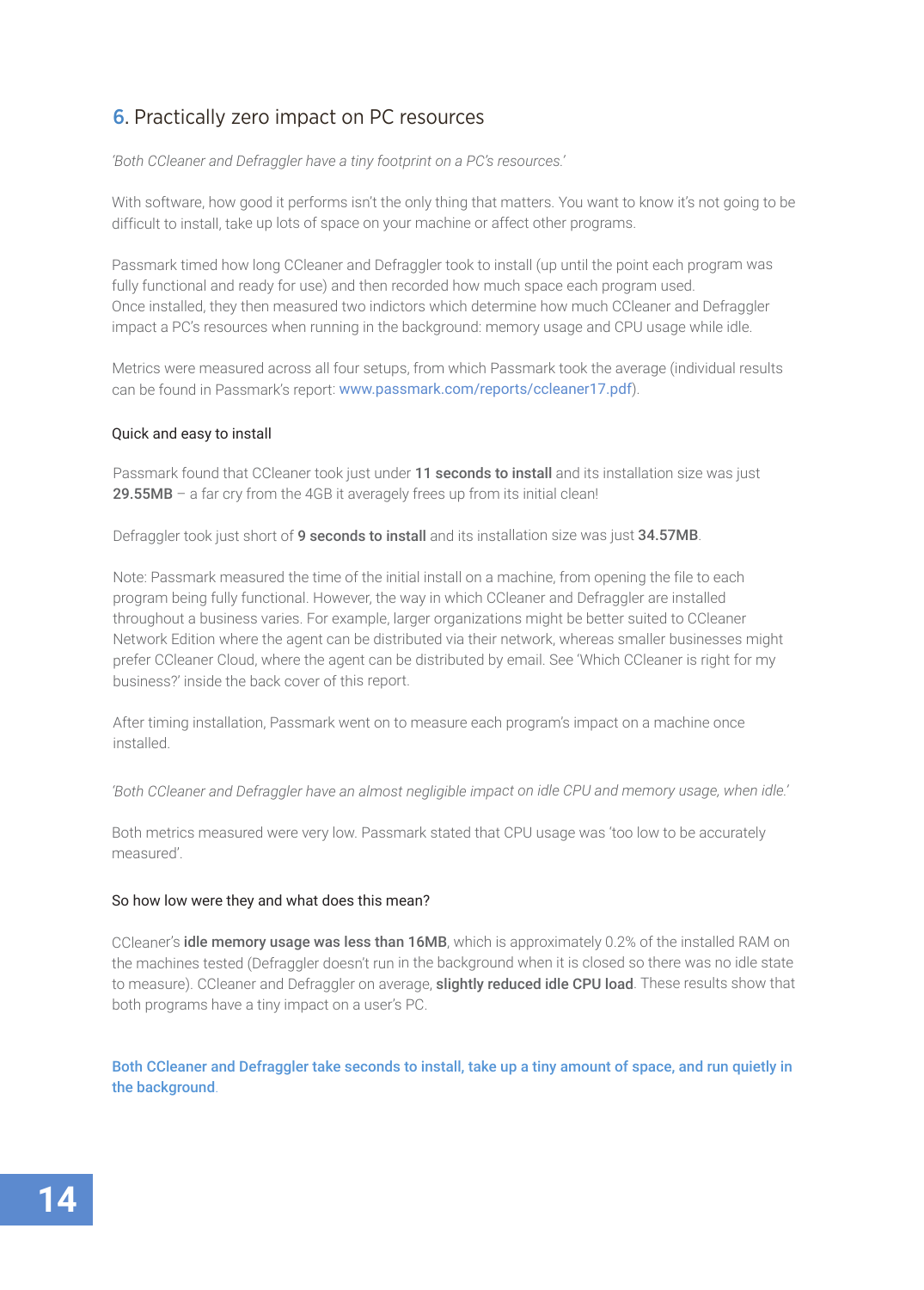## Which CCleaner is right for my business?